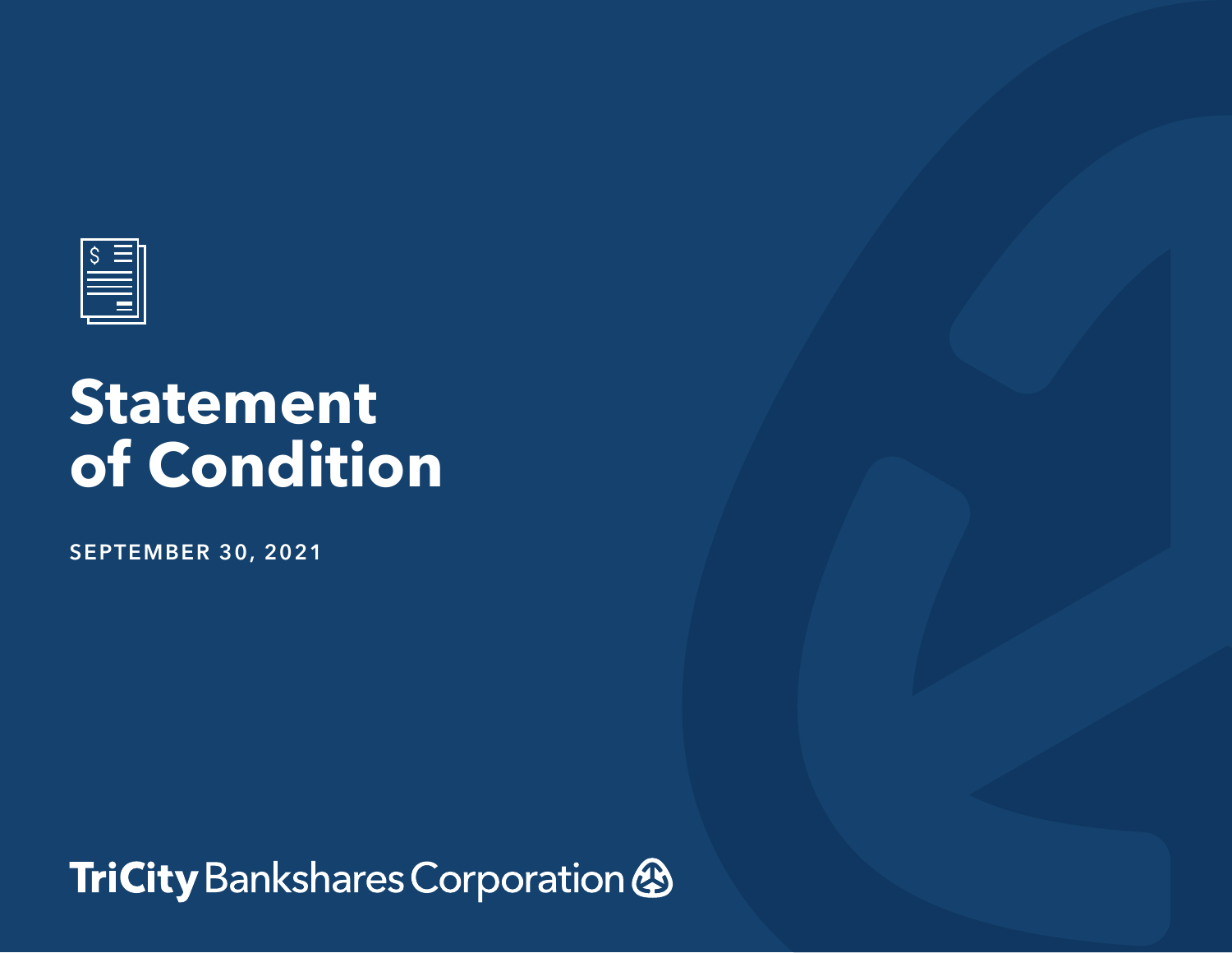## **Dividend** Announcement

The Board of Directors declared a dividend of \$0.13 per share payable on November 11, 2021 to shareholders as of the record date of November 1, 2021.

The Corporation has a long history of maintaining capital ratios in excess of the levels required to be considered well capitalized and maintained that position through September 30, 2021.

The Board will continue to monitor earnings, on-going regulatory requirements, the impacts of the COVID-19 pandemic and other factors when approving future dividends.

| <b>INCOME STATEMENT (unaudited)</b>                      |                          |                           |                           |                           |  |  |  |  |  |
|----------------------------------------------------------|--------------------------|---------------------------|---------------------------|---------------------------|--|--|--|--|--|
|                                                          | <b>Nine Months Ended</b> |                           | <b>Three Months Ended</b> |                           |  |  |  |  |  |
|                                                          | 9.30.21                  | 9.30.20                   | 9.30.21                   | 9.30.20                   |  |  |  |  |  |
| Interest Income                                          | \$38,944,722             | \$38,124,975              | \$13,875,255              | \$12,869,150              |  |  |  |  |  |
| <b>Interest Expense</b>                                  | \$765,210                | \$1,165,450               | \$241.021                 | \$294,806                 |  |  |  |  |  |
| <b>Net Interest Income</b>                               | \$38,179,512             | \$36,959,525              | \$13,634,234              | \$12,574,344              |  |  |  |  |  |
| Non-Interest Income                                      | \$13,983,804             | \$12,877,308              | \$4,934,270               | \$5,059,529               |  |  |  |  |  |
| Less: Provision for Loan Losses<br>Non-Interest Expenses | \$38,705,063             | \$900,000<br>\$36,835,540 | \$12,961,405              | \$300,000<br>\$12,920,337 |  |  |  |  |  |
| Income Before Income Taxes                               | \$13,458,253             | \$12,101,293              | \$5,607,099               | \$4,413,536               |  |  |  |  |  |
| Income Tax Expense                                       | \$2,067,500              | \$1,865,500               | \$997,500                 | \$704,500                 |  |  |  |  |  |
| Net Income                                               | \$11,390,753             | \$10,235,793              | \$4,609,599               | \$3,709,036               |  |  |  |  |  |
| Net Income Per Common Share                              | \$1.28                   | \$1.15                    | \$0.52                    | \$0.42                    |  |  |  |  |  |
| Dividends Per Common Share                               | \$0.39                   | \$0.39                    | \$0.13                    | \$0.13                    |  |  |  |  |  |

## **BALANCE SHEET: SEPTEMBER 30, 2021 & 2020 (unaudited)**

| <b>Assets</b>                                    | 2021            | 2020            | <b>Liabilities &amp; Equity</b>                   | 2021            | 2020            |
|--------------------------------------------------|-----------------|-----------------|---------------------------------------------------|-----------------|-----------------|
| Cash & Due from Banks                            | \$192,550,225   | \$175,446,239   | <b>Non-Interest Bearing Deposits</b>              | \$497,910,567   | \$416,915,468   |
| <b>Federal Funds Sold</b>                        | \$11,355,194    | \$10,842,967    | <b>Interest Bearing Deposits</b>                  | \$1,303,057,098 | \$1,086,653,641 |
| <b>Security Investments</b>                      | \$721,711,795   | \$463,832,742   | <b>Total Deposits</b>                             | \$1,800,967,665 | \$1,503,569,109 |
| <b>Total Loans</b>                               | \$1,000,249,081 | \$995,669,052   | Lease Liability                                   | \$15,040,709    | \$15,799,148    |
| Allowance for Loan Losses                        | (\$13,447,831)  | (\$12,613,305)  | Other Liabilities                                 | \$4,342,978     | \$21,354,431    |
| Net Loans                                        | \$988,801,250   | \$983,055,747   | <b>Total Liabilities</b>                          | \$1,820,351,352 | \$1,540,722,688 |
| <b>Bank Premises &amp; Equipment</b>             | \$17,446,258    | \$16,020,398    | <b>Common Stock</b>                               | \$8,904,915     | \$8,904,915     |
| <b>Right of Use Lease Asset</b>                  | \$15,040,709    | \$15,799,148    | <b>Additional Paid-In Capital</b>                 | \$26,543,470    | \$26,543,470    |
| <b>Cash Surrender Value</b><br>of Life Insurance | \$44,054,444    | \$43,715,795    | Unrealized Gain on<br><b>Security Investments</b> | \$916,851       | \$8,116,456     |
| <b>Other Assets</b>                              | \$21,246,687    | \$20,323,710    | <b>Retained Earnings</b>                          | \$155,489,974   | \$144,749,217   |
|                                                  |                 |                 | <b>Total Stockholders' Equity</b>                 | \$191,855,210   | \$188,314,058   |
| <b>Total Assets</b>                              | \$2,012,206,562 | \$1,729,036,746 | <b>Total Liabilities &amp; Equity</b>             | \$2,012,206,562 | \$1,729,036,746 |